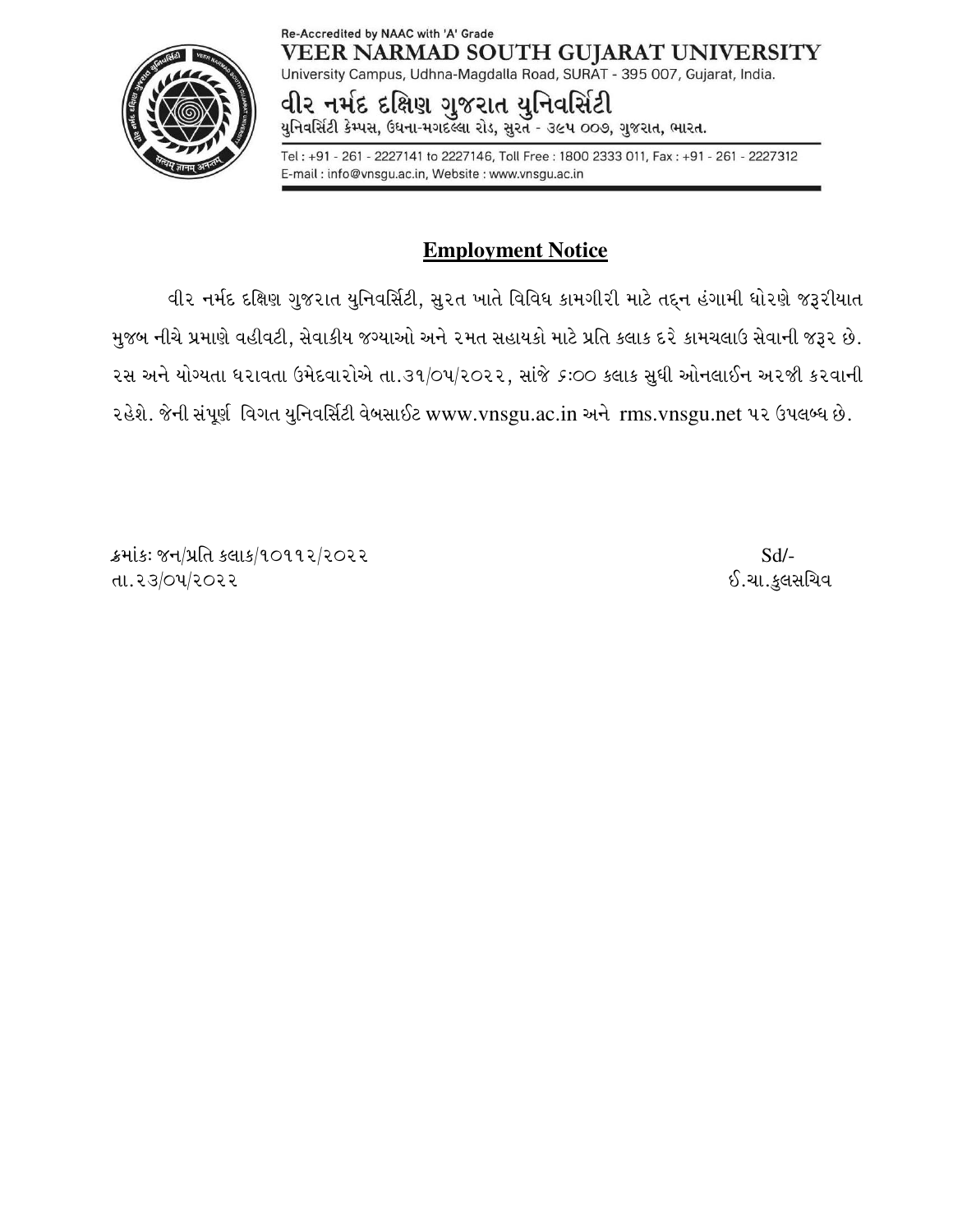| ક્રમ          | પોસ્ટ                         | લાયકાત                                     | પ્રતિ કલાક |
|---------------|-------------------------------|--------------------------------------------|------------|
|               |                               |                                            | મહેનતાણું  |
| q             | કોમ્પ્યુટર રીપેરીંગ સહાયક     | ઓછામાં ઓછો ત્રણ વર્ષનો અનુભવ ધરાવતા વ્યકિત | $100/-$    |
| ર             | પ્રિન્ટર રીપેરીગ સહાયક        | ઓછામાં ઓછો ત્રણ વર્ષનો અનુભવ ધરાવતા વ્યકિત | $900$ -    |
| $\mathcal{S}$ | સાઈન્ટીફીક ઈન્ટ્રુમેન્ટ સહાયક | ઓછામાં ઓછો ત્રણ વર્ષનો અનુભવ ધરાવતા વ્યકિત | $900$ -    |
| $\propto$     | Athletics (Men)               | એથલેટીકસ(ભાઈઓ)સહાયક                        | 100        |
| ૫             | Boxing (Men)                  | બોક્ષીગ (ભાઈઓ)સહાયક                        | $100/-$    |
| ξ             | Chess (Men)                   | <u>ચેસ (ભાઈઓ)સહાયક</u>                     | $900$ -    |
| $\circ$       | Cross Country (Men)           | ક્રોસ કન્ટ્રી (ભાઈઓ)સહાયક                  | $900$ -    |
| $\epsilon$    | Gym and Malkhamb<br>(Men)     | જીમ્નાસ્ટીક એન્ડ મલખમ(ભાઈઓ)સહાયક           | $900$ -    |
| $\varsigma$   | Judo(Men)                     | જુડો (ભાઈઓ)સહાયક                           | $900$ -    |
| 9O            | $W.L.\& B.P.(Men)$            | વેઈટ લીફટીગ એન્ડ બેસ્ટ ફીઝીકસ (ભાઈઓ) સહાયક | $100/-$    |
| ٩q            | Wrestling (Men)               | કુસ્તી (ભાઈઓ) સહાયક                        | $900/-$    |
| ૧૨            | Hand Ball (Men)               | હેન્ડ બોલ (ભાઈઓ) સહાયક                     | $100/-$    |
| qз            | Kho-Kho (Men)                 | ખો–ખો (ભાઈઓ) સહાયક                         | $100/-$    |
| 98            | <b>Badminton</b> (Men)        | બેરૂમિન્ટન (ભાઈઓ) સહાયક                    | $100/-$    |
| ૧૫            | Basket-Ball (Men)             | બાસ્કેટબોલ (ભાઈઓ) સહાયક                    | $900/-$    |
| ٩٤            | Cricket (Men)                 | ક્રિકેટ (ભાઈઓ) સહાયક                       | $900$ -    |
| ঀ৩            | Foot Ball (Men)               | ફૂટબોલ (ભાઈઓ) સહાયક                        | $100/-$    |
| ٩C            | Hockey (Men)                  | હોકી (ભાઈઓ) સહાયક                          | $900/-$    |
| ٩૯            | Kabaddi (M)                   | કબડ્ડી (ભાઈઓ) સહાયક                        | $900$ -    |
| २०            | Table-Tennis (Men)            | ટેબલ–ટેનિસ (ભાઈઓ) સહાયક                    | $900$ -    |
| ૨૧            | Tennis (Men)                  | ટેનિસ (ભાઈઓ) સહાયક                         | $900$ -    |
| ૨૨            | Volley Ball (Men)             | વોલીબોલ (ભાઈઓ) સહાયક                       | $900$ -    |
| 53            | Swimming (Men)                | તરણ (ભાઈઓ) સહાયક                           | $900/-$    |
| 58            | Cycling (Men)                 | સાયકલીંગ (ભાઈઓ) સહાયક                      | $900$ -    |
| ૨૫            | Shooting (Men)                | શુટીંગ (ભાઈઓ) સહાયક                        | $900$ -    |
| ર૬            | Archery (Men)                 | આર્ચરી (ભાઈઓ) સહાયક                        | $900$ -    |
| ૨૭            | Yoga (Men)                    | યોગા (ભાઈઓ) સહાયક                          | $900/-$    |
| २८            | Taekwondo(Men)                | ટેઈકવોન્ડો (ભાઈઓ) સહાયક                    | $900$ -    |
| ૨૯            | Power Lifting (Men)           | પાવર લીફટીગ(ભાઈઓ) સહાયક                    | $900$ -    |
| 30            | Roller Sports (Men)           | રોલર સ્પોર્ટસ (ભાઈઓ) સહાયક                 | $900$ -    |
| 39            | Athletics (Women)             | એથલેટીકસ(બહેનો) સહાયક                      | $900/-$    |
| 35            | Boxing (Women)                | બોક્ષીગ (બહેનો) સહાયક                      | $900$ -    |
| 33            | Chess (Women)                 | ચેસ (બહેનો) સહાયક                          | $900$ -    |
| 38            | <b>Cross Country</b>          | ક્રોસ કન્ટ્રી (બહેનો) સહાયક                | $900$ -    |
|               | (Women)                       |                                            |            |
| ૩૫            | Gym. And                      | જીમ્નાસ્ટીક એન્ડ મલખમ(બહેનો) સહાયક         | $900$ -    |
|               | Malkhamb (Women)              |                                            |            |
|               |                               |                                            | $-1-$      |

| ક્રમ | પાસ્ટ        | લાયકાત               | પ્રતિ કલાક |
|------|--------------|----------------------|------------|
|      |              |                      | મહેનતાણું  |
| 35   | Judo (Women) | ' જુડો (બહેનો) સહાયક | ૧૦૦/–      |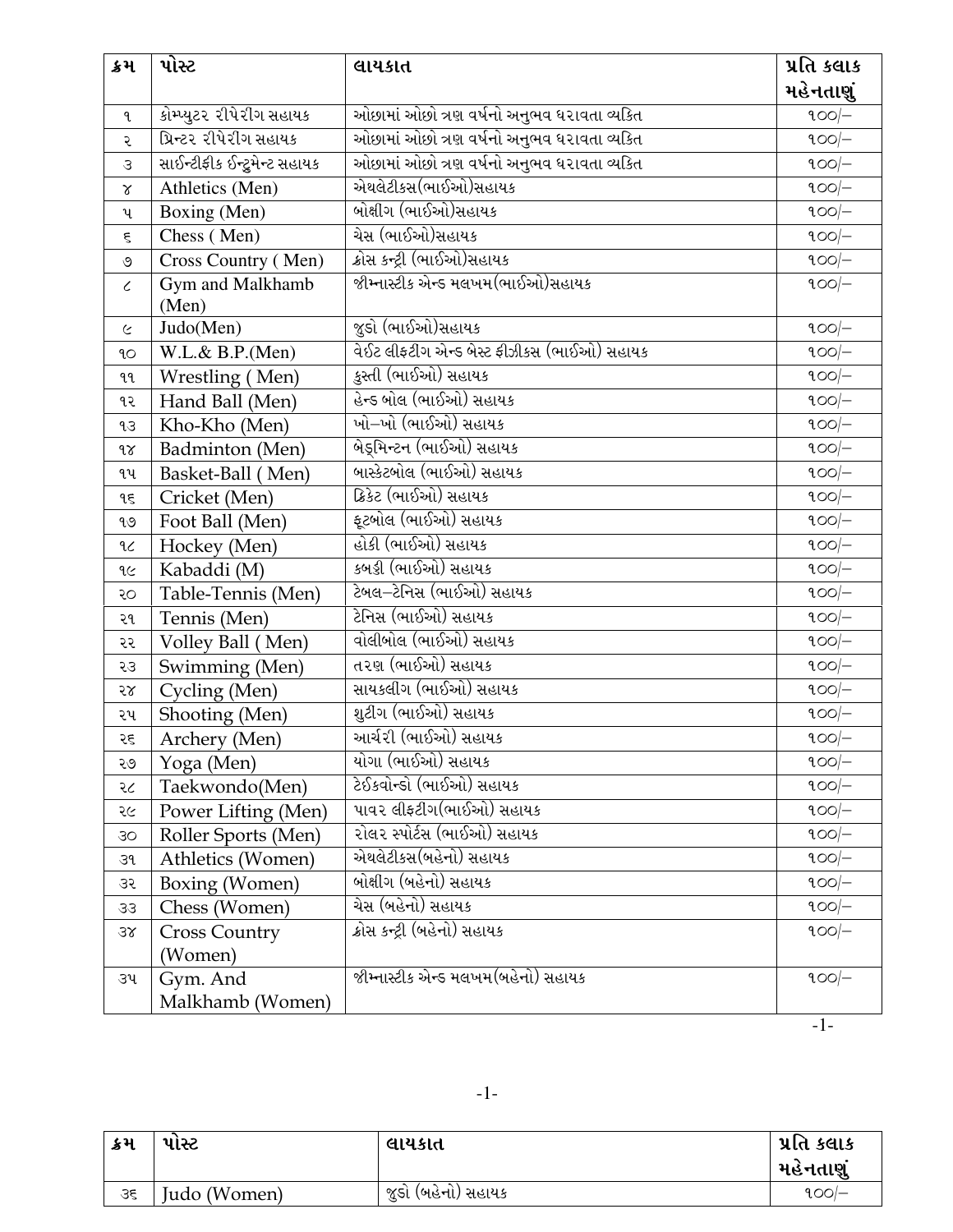| 39                | W.L. & B.Ph. (Women)  | ક્રોસ કન્ટ્રી (બહેનો) સહાયક | $100/-$ |
|-------------------|-----------------------|-----------------------------|---------|
| 36                | Wrestling (Women)     | કુસ્તી (બહેનો)સહાયક         | $900$ - |
| 3<                | Basket-Ball (Women)   | બાસ્કેટબોલ (બહેનો)સહાયક     | $900$ - |
| $\gamma$          | Cricket (Women)       | ક્રિકેટ (બહેનો) સહાયક       | $900/-$ |
| $\chi_d$          | Kabaddi (Women)       | કબડ્ડી (બહેનો) સહાયક        | $100/-$ |
| ४२                | Kho-Kho (Women)       | ખો–ખો (બહેનો) સહાયક         | $900$ - |
| $x_3$             | Volley Ball (Women)   | વોલીબોલ (બહેનો) સહાયક       | $900$ - |
| $\lambda\lambda$  | Badminton (Women)     | બેરૂમિન્ટન (બહેનો)સહાયક     | $900$ - |
| ૪૫                | Table-Tennis (Women)  | ટેબલ–ટેનિસ (બહેનો) સહાયક    | $900/-$ |
| $\lambda\epsilon$ | Swimming (Women)      | તરણ (બહેનો)સહાયક            | $900$ - |
| $80^{\circ}$      | Hockey (Women)        | હોકી (બહેનો)સહાયક           | $900$ - |
| $\gamma$          | Cycling (Women)       | સાયકલીગ (બહેનો)સહાયક        | $900$ - |
| $\chi$            | Hand Ball (Women)     | હેન્ડ બોલ (બહેનો) સહાયક     | $900$ - |
| $v_{\rm O}$       | Shooting (Women)      | શુટીંગ (બહેનો) સહાયક        | $900/-$ |
| ૫૧                | Archery (Women)       | આર્ચરી (બહેનો) સહાયક        | $900$ - |
| પર                | Tennis (Women)        | ટેનિસ (બહેનો) સહાયક         | $100/-$ |
| 43                | Yoga (Women)          | યોગા (બહેનો)સહાયક           | $100/-$ |
| ૫૪                | Taekwondo (Women)     | ટેઈકવોન્ડો (બહેનો) સહાયક    | $900$ - |
| પપ                | Power Lifting (Women) | પાવર લીફટીગ (બહેનો) સહાયક   | $900$ - |
| પદ                | Roller Sports (Women) | રોલર સ્પોર્ટસ (બહેનો) સહાયક | $900$ - |
| પ૭                | Foot Ball (Women)     | ફૂટબોલ (બહેનો) સહાયક        | $900$ - |
| $4\zeta$          | 5'S Hockey (Men)      | ૫ સ્ટાર હોકી (ભાઈઓ) સહાયક   | $900/-$ |
| પ૯                | 5'S Hockey (Women)    | પ સ્ટાર હોકી (બહેનો) સહાયક  | $900$ - |
| $\epsilon$ o      | Tug of War (Men)      | રસ્સા ખેંચ (ભાઈઓ) સહાયક     | $900/-$ |
| ٤ſ                | Tug of War (Women)    | રસ્સા ખેંચ (બહેનો) સહાયક    | $100/-$ |
| ૬ર                | Karate (Men)          | <u>કરાટે (ભાઈઓ) સહાયક</u>   | $900$ - |
| 53                | Karate (Women)        | કરાટે (બહેનો) સહાયક         | $900$ - |

 $=X=X=X=X=X=X=X=$ 



Re-Accredited by NAAC with 'A' Grade VEER NARMAD SOUTH GUJARAT UNIVERSITY

University Campus, Udhna-Magdalla Road, SURAT - 395 007, Gujarat, India.

વીર નર્મદ દક્ષિણ ગુજરાત યુનિવર્સિટી<br>યુનિવર્સેટી કેમ્પસ, ઉધના-મગદલ્લા રોડ, સુરત - ૩૯૫ ૦૦૭, ગુજરાત, ભારત.

Tel: +91 - 261 - 2227141 to 2227146, Toll Free: 1800 2333 011, Fax: +91 - 261 - 2227312 E-mail: info@vnsgu.ac.in, Website: www.vnsgu.ac.in

ઉપરોકત તદ્દન હંગામી ધોરણે જરૂરીયાત મુજબ ૨મત સહાયકોની જગ્યાઓ માટે એલીજીબીલીટી/લાયકાત ધોરણ નીચે મુજબ છે.

## **First Priorety :**

• Diploma in Coaching from SAI-Netaji Subhaschandra National Institute of Sports( N.S.N.I.S.) Patiala/ Banglore/ Kolkatta/ Trivendram & Swarnim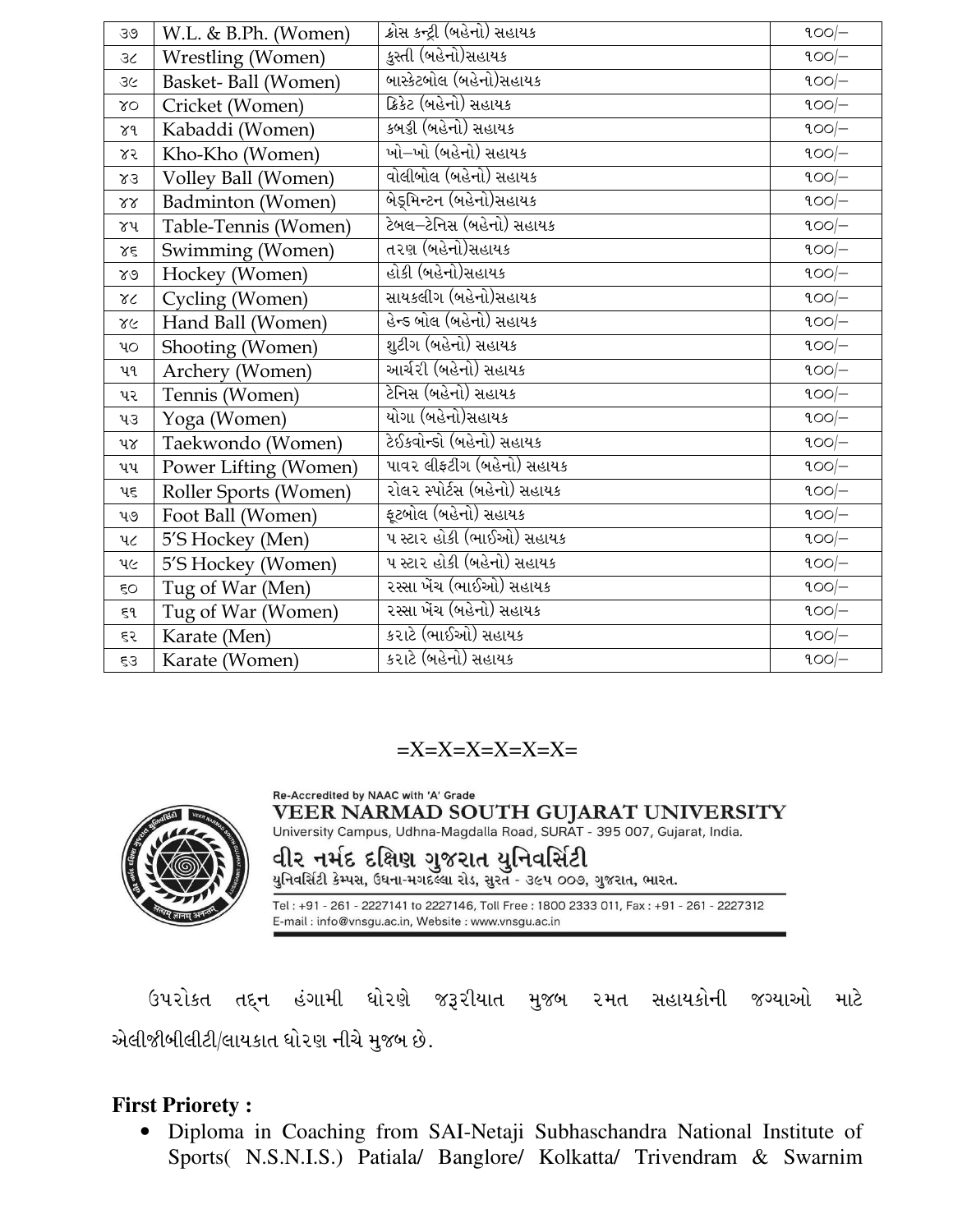Gujarat Sport University(SGSU), Gandhinagar and any recognize university in regular course for one year.

OR

• Medal winning in Olympic/ Word Championship

OR

- Twice Olympic Participation
- Olympic/ International Participation
- Arjun award/ Dronacharya Award

**:** Age limits preferably below 35/40 years (Relaxable to deserving candidates)

## **Second Priorety :**

- Master degree Physical Education (Minimum 55% in MPE)
- Sr.National Champion / Medal Winner in Sr.National Games/Sports
- State Leval Champion / Medal Winner in State Level Compitition
- All India inter university medal winner